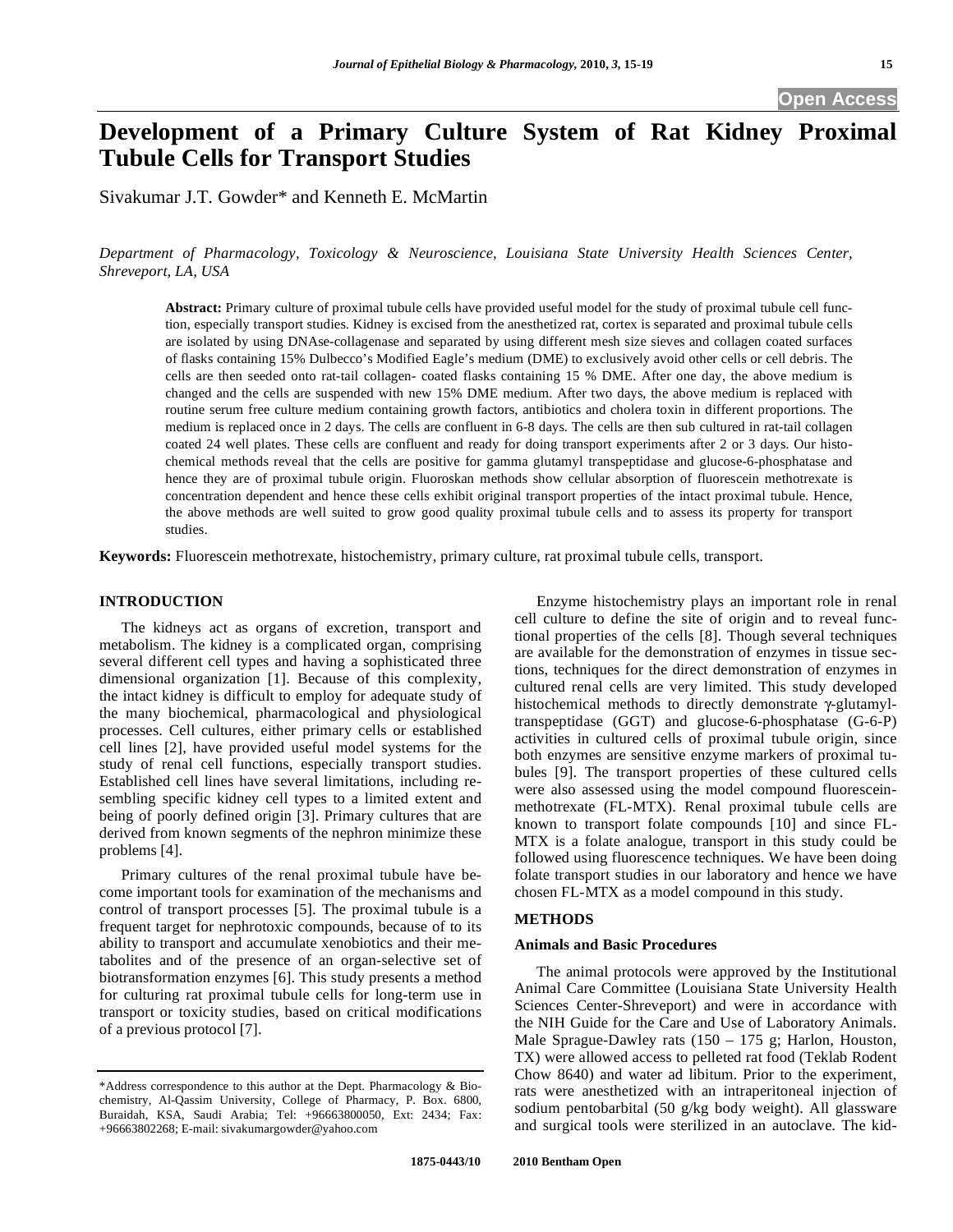neys were excised through an abdominal incision and immediately placed in cold Hank's balanced salt solution (HBSS) in 50 ml centrifuge tubes. The renal capsules were removed slowly and the kidneys were washed with cold HBSS in 50 ml centrifuge tubes for three or four times to remove blood and other remaining contents.

#### **Culture Medium**

 The cell culture basal medium was a 50:50 mixture of Dulbecco's Modified Eagle's (DME) medium (with high glucose and HEPES) and Ham's F-12 medium. The culture medium was supplemented with 0.05% of bovine serum albumin (Armour Pharmaceutical Co., Kankakee, IL) and with transferrin (10  $\mu$ g/ml), selenium (10  $\mu$ g/ml), insulin (10 g/ml), hydrocortisone (50 ng/ml), triiodothyronine (8 pg/ml), epidermal growth factor (20 ng/ml), glutamine (4 mM) and cholera toxin (10 ng/ml). Transferrin, selenium, insulin, hydrocorticosone, and epidermal growth factor were purchased from Collaborative Biomedical Research (Bedford, MA). Triiodothyronine and glutamine were purchased from Sigma (St Louis, MO) and GIBCO Life Technologies (Grand Island, NY) respectively. The above medium also contains 1% antibiotics (Penicillin and fungizone from GIBCO).

#### **Isolation of Rat Proximal Tubule Cells**

 All procedures were carried out in a biological safety cabinet. The cortex was trimmed from the medulla in petri dish containing cold HBSS and minced into very small pieces (about  $\overline{1}$  mm<sup>3</sup>). HBSS was aspirated and the cortex pieces were washed in cold PBS carefully. These minced cortical pieces were then transferred into trypsinizing flask (Bellco, NJ) that was kept in a water bath at 37°C. After addition of a DNAse (1 mg/ml) and collagenase (2 mg/ml) Type I (Sigma) solution, the cortical pieces were digested by stirring for 30 minutes. After digestion, the solution was passed through an 80-mesh sieve (Fisher Scientific, Pittsburgh, PA) to remove cell debris and glomeruli. Again, the suspension was passed through a 170-mesh size sieve to remove distal tubules. Proximal tubule cells remained on the sieve filter and were collected by washing the sieve filter with HBSS. The proximal tubule cell suspension was transferred into 50 ml centrifuge tubes containing 10 ml of cold HBSS and was centrifuged for 10 minutes at 1000 rpm at 4° C. The proximal tubule cell pellet was collected. Cell count and cell viability were measured by mixing 0.1 ml of cells of the final cell suspension with 0.4 ml of 0.4 % trypan blue and counting the cells on a hemacytometer.

## **Primary Culture**

The tissue culture flasks  $(75 \text{ cm}^2, \text{Costar}, \text{Cambridge}, \text{$ MA) were coated with rat-tail collagen (Sigma) and then treated with fetal calf serum (FCS) overnight at 4° C. The FCS was removed and the flasks were rinsed with PBS before use. The final proximal tubule cell pellet was resuspended with 6 ml of 15 % DME (15 ml of FCS per 100 ml DME) and dispensed into a collagen-coated flask (flask-1) containing an additional 10 ml of 15 % DME. After 3 hours, the suspension was transferred to a second collagen-coated flask (flask-2). The original flask (flask-1) was discarded to remove the cell debris and other cells that had adhered to the surface during the 3 hours. The cells in the new flask (flask2) were incubated at 37° C for two days, and then the media was changed to 15 ml of the serum-free growth medium described above. Cells reached confluency in about 6-8 days.

## **Subculture**

 When the proximal tubule cells were confluent in the flasks, the cells were subcultured for various assays. The cells were washed with PBS and then loosened from the substratum using trypsin (0.5 mg/ml, Sigma) for an incubation period of 7 minutes at 37° C. EDTA (GIBCO) was then added to the suspension and the detached cells were centrifuged for 10 minutes. To the final pellet, the serum-free growth medium was added in order to seed onto new collagen-coated flasks or plates.

#### **Enzyme Histochemistry**

 For GGT, the cells in 24 well plates were washed with 1 ml PBS and incubated with 1 ml incubation buffer for 40 minutes at 37° C. Incubation buffer comprised 0.5 ml of 20 mM of the substrate L-glutamic acid  $\gamma$  (4 – methoxy –  $\beta$ naphthylamide) in acetone, 0.5 ml of 25 mg /ml glycylglycine in 100 mM Tris assay buffer at pH 7.2 and 1 ml of a stock solution containing 15 mg/ml of the stable diazonium salt of o-aminoazotoluene (Fast Garnet GBC Base). Controls were performed by incubation in the same buffer without substrate. Cells were fixed by incubating with a 1% formaldehyde solution for 20 minutes at 4°C and washed with PBS several times before viewing under light microscope.

 For G-6-P, cells in 24 well plates were incubated with 1 ml of test solution comprising 5 mM glucose 6-phosphate, 2 mM lead nitrate, 0.40 M sucrose and 0.08 mM sodium cacodylate (pH 6.7) at 37°C. for 80 minutes. Controls were performed by incubation in the same solution without substrate. The test solution was removed and the cells were washed once with PBS. The cells were then incubated with 1 ml of a 1% ammonium sulfide solution for 5 minutes. The ammonium sulfide solution was removed and the cells were washed three times with PBS. After removing PBS, the cells were viewed under light microscope. All the chemicals used in both assays were purchased from Sigma.

### **Transport Studies**

 For the transport studies with fluorescent substrates, the cells in the 24 well plates were washed twice with room temperature pH 7.4 inucbation buffer (20 mM HEPES, pH 7.4, containing NaCl, KCl, CaCl<sub>2</sub>, MgCl<sub>2</sub>, D-glucose, and NaHCO<sub>3</sub>) [10] and then treated with 1.5 ml of the above buffer containing  $1, 2, 4, 8$  and  $16 \mu$ M FL-MTX for 1 hour. The cells were washed with the incubation buffer and the fluorescence intensity was read in a micro plate reader (Biorad model 3550) with the filter pair 485 nm (excitation) and 538 nm (emission). FL-MTX was purchased from Molecular Probes (Eugene, OR) and all other chemicals in the incubation buffer were purchased from Sigma.

## **RESULTS**

# **Cell Culture Medium and Growth of Proximal Tubule Cells in Culture**

 The cell culture medium is similar to that of a previous protocol [7], but with higher amounts of certain growth factors. Hydrocorticosone was increased 1.5 fold, while triiodo-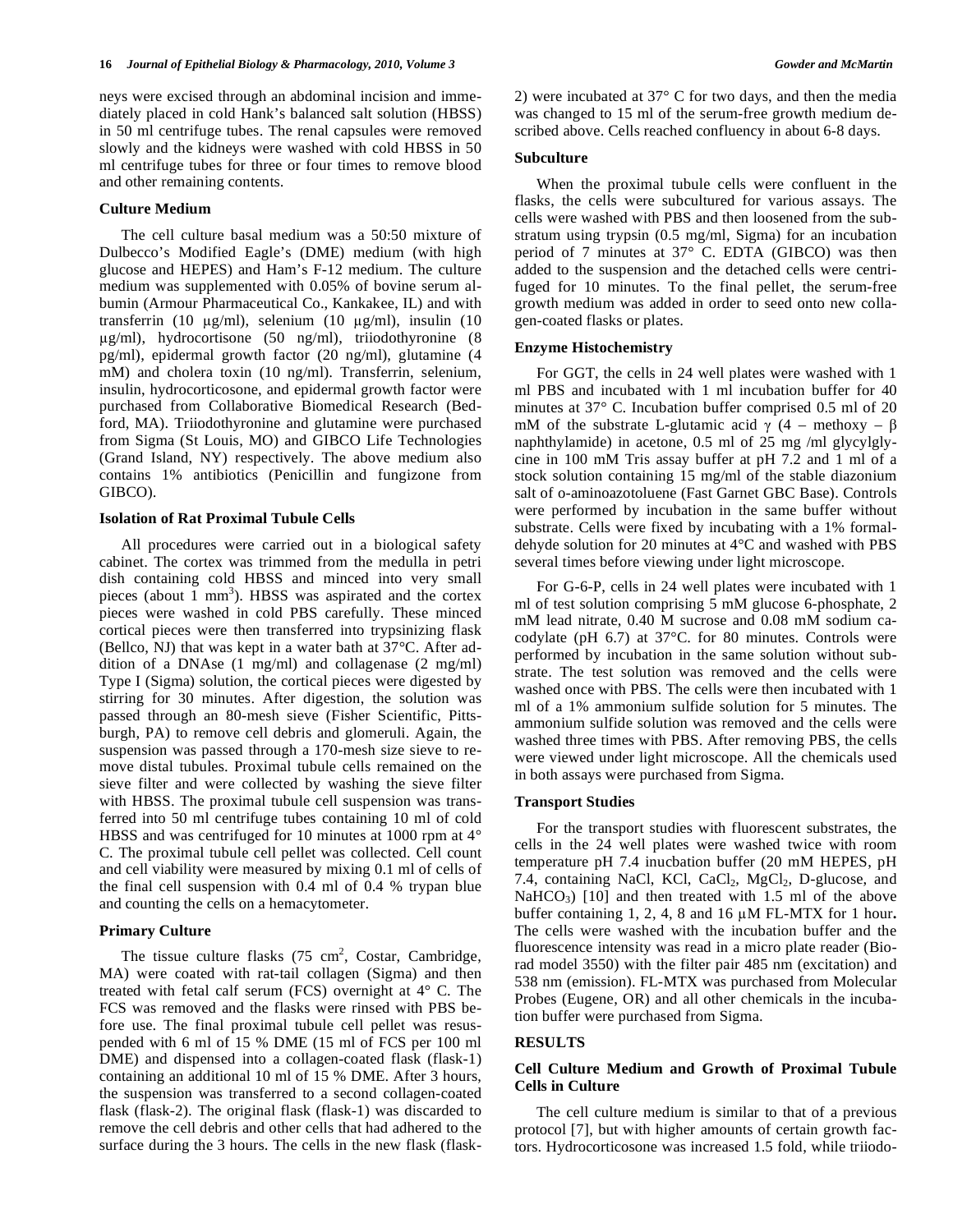



Fig. (1). Histochemical localization of  $\gamma$ -glutamyl-transpeptidase (GGT) activity in the cultured rat proximal tubule (RPT) cells. Cells were grown to confluency in 24 well plates at passage number 7. GGT-positive cells were reddish brown. Magnification (100 X) for both control and test cells.

thyronine, epidermal growth factor and glutamine were increased 2 fold compared with the previous concentrations of these growth factors [7]. In addition, 10 ng/ml of cholera toxin was added to the culture medium [11]. These variations were necessary so that the cells in both flasks and multi-well plates grew enough to become fully confluent.

 With this procedure, a large number of homogeneous, viable proximal tubule cells were obtained. By increasing the duration of the digestion with the DNAse – Collagenase mixture to 30 minutes, a higher yield of single, viable proximal tubule cells resulted. The cell yield was  $\sim$  35  $\times$  10<sup>6</sup> cells per rat and cell viability was routinely  $> 95$  %. The proximal tubule cells obtained from one kidney were sufficient to seed one  $75 \text{ cm}^2$  flask (seeding density of 150-200  $\mu$ g cellular protein/cm<sup>2</sup>). By using the sieving method, the other cells and debris that remained in the final cell suspension was  $<$  3 %. After seeding the final cell suspension into a flask for 3 hrs, the entire suspension was transferred to a new





flask. Cell debris and other tissue remained attached to the collagen-coated surface of the first flask. In this way, the occurrence of other cells or cellular contents in the proximal tubule cell suspension was greatly diminished. These changes in cell preparations and in the growth medium enhanced the growth of the cells such that cells could be readily subcultured. Cells have been passaged to 16 passages with a similar growth rate and viability. Cells retained a cuboid cobblestone appearance up to about 6-7 passages, then became elongated in appearance.

### **Enzyme Histochemistry**

 Under light microscopic examination, GGT–positive cells were reddish brown (Fig. **1**). G-6-P activity was seen as black granular deposits of lead surface on the cells (Fig. **2**). GGT and G-6-P activity in these cells revealed that the cells were of proximal tubule origin, since these activities are mainly confined to proximal tubules of the nephron [12].



**Fig. (2).** Histochemical localization of glucose-6-phosphatase (G-6-P) activity in the cultured rat proximal tubule (RPT) cells. Cells were grown to confluency in 24 well plates at passage number 8. G-6-P activity was seen as black granular deposits of lead sulfide concentrated on the individual cells, whereas there was an amorphous distribution of lead nitrate in control cell populations. Magnification (100 X) for both control and test cells.

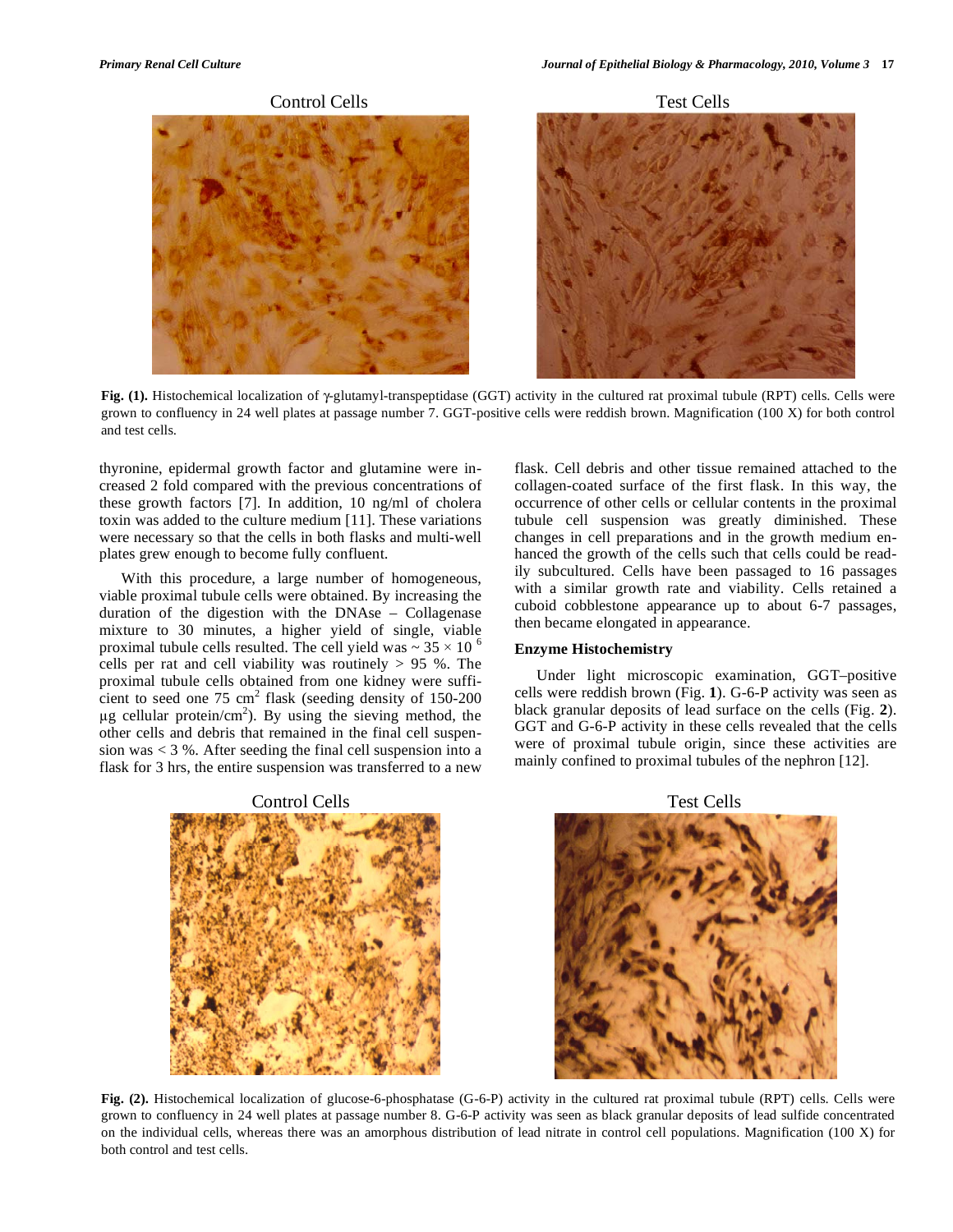*3.3. Transport studies* FL-MTX, being a reduced folate derivative, should be transported by the reduced folate carrier protein [13]. Previous studies have shown that proximal tubule cells derived from human tissue retain significant amounts of folate transport by the reduced folate carrier [14]. In these rat proximal tubule cells, transport of the folate analogue, FL-MTX was concentration dependent (Fig. **3**) and hence the cells exhibited reliable transport properties.



**Fig. (3).** Transport of FL-MTX by cultured rat proximal tubule (RPT) cells. Cells were grown in 24 well plates and then exposed to FL-MTX  $(1, 2, 4, 8 \text{ and } 16 \mu M)$  for 1 hour; after the cells were washed to remove unattached substrate, transport was determined by the increase in fluorescence (microplate reader). The data represent the mean of five experiments  $\pm$  SEM with cells at passages 1, 3,5,7,9.

#### **DISCUSSION**

 In this study, we developed a protocol for culturing pure quality proximal tubule cells for transport studies. Unlike other studies, for transport studies, the cells of proximal tubule origin should exhibit original characters of proximal tubule such as reabsorptive and secretory functions. In this study, we carried out some modifications and in addition, we developed histochemical and fluorescent methods to assess directly the quality of the growing cultured cells.

 In this protocol, proximal tubule cells were collected by sieving technique. We used 80 mesh sieves to remove cell debris and glomeruli and 170 mesh size sieves to remove distal tubules from the proximal tubule cell suspension. Liu and Preisig [15] used 80 and 170 mesh size sieves to collect proximal tubules. We transferred the final pellet into 15% DME in collagen coated flasks and then kept for three hours to remove debris and also other proteinous substances, in case if they were found in the proximal tubule suspension. Actually debris and other proteinous substances will easily precipitate and deposit on the collagen coated surface. The proximal tubules would remain in the DME suspension. The above suspension was then transferred to a new collagen coated flask. In this way, we can eliminate debris and other substances present in the proximal tubule suspension.

 The cells were grown very well in rat tail collagen coated flaks and also well plates. Normally, collagen coated surface will improve morphological and biochemical properties of proximal tubule epithelial cells in culture [16]. We also observed that the cells became detached or grew very slow in uncoated flasks or plates. Cholera toxin was added to the medium in addition to different proportions of growth factors. In this condition, cells became confluent very soon. Cholera toxin increases growth [17] and transport properties of rat renal proximal epithelial cells in culture [18]. We have focused on increasing attachment, improvement of growth rate and retention of proximal tubule function by using this medium.

 Though the principles of the histochemical techniques are the same for tissue sections, we adapted our methods in such a way so as to preserve enzymes and cells and also to avoid diffusion of enzymes and / or reaction products. Normally, histochemical demonstration of the enzymes of the cells under culture will be carried out by the way of scraping the cells in the well plates and freezing and then subjected to sectioning and staining [19]. Freeze drying is not suitable for the demonstration of all enzymes since it destoroys proteins [20]. The methods we developed were comparatively simple, rapid and sensitive for the direct histochemical demonstration of GGT and G-6-P on renal cells (primary or cell lines) in 24 well plates or other well plates. For GGT, we followed the method of Rutenberg *et al*. [21] with many modifications (cells were incubated for 40 minutes in the test solution and fixed with formalin for 20 minutes) suitable for well plates and for G-6-P, we followed the method of Wachstein and Meisel [22] for tissue sections but many modifications (cells were incubated for 80 minutes in the test solution and then incubated with ammonium sulfide solution for 5 minutes) suitable for 24 well plates. The incubation periods, and other procedures were entirely different from those that used for the tissues. Since it is known that formalin will destroy G-6- P [23], in this study, formalin was used as a fixative for the demonstration of GGT and not for G-6-P. All the cells we cultured using our protocol were positive for GGT and G-6- P histochemistry.

 Since we worked with folate to assess the mechanism of its transport, we developed a method by using confocal microscope and fluroskan micro plate reader to evaluate the effect of ethanol on endothelin mediated folate transport by using endothelin –B receptor antagonist (RES-701-1) and protein kinase-c selective inhibitor(BIM). We observed that ethanol inhibited FL-MTX uptake was reversed by the addition of the (RES-701-1) or (BIM) (unpublished data). We used the Fluorescent (fluroskan) method to evaluate the transport property of these cells. FL-MTX, a folic acid analogue, was used in this study as a transport substance. The transport of FL-MTX is mediated by the reduced folate transporter [13]. From this, we can conclude the cells exhibit functional carrier proteins which is a measure of the quality of the proximal tubule cells for transport properties.

 Several studies show that the transport property can be manipulated by culture conditions such as cell density, where transport increases with density. GGT activity is also associated with cell density [24]. From this, we can also conclude that GGT activity is a measure of transport properties. Normally GGT is expressed in cells having secretory or absorptive function [25]. GGT activity is also a measure of cell growth [26] and renal epithelial cellular glutathione transport [27]. Methotrexate transport appeared to be correlated with GGT activity [28]. G-6-P is a marker enzyme for gluconeogenesis [29] and glucose 6-phosphate transport is required for the functioning of the G-6-P [30]. Increased trans